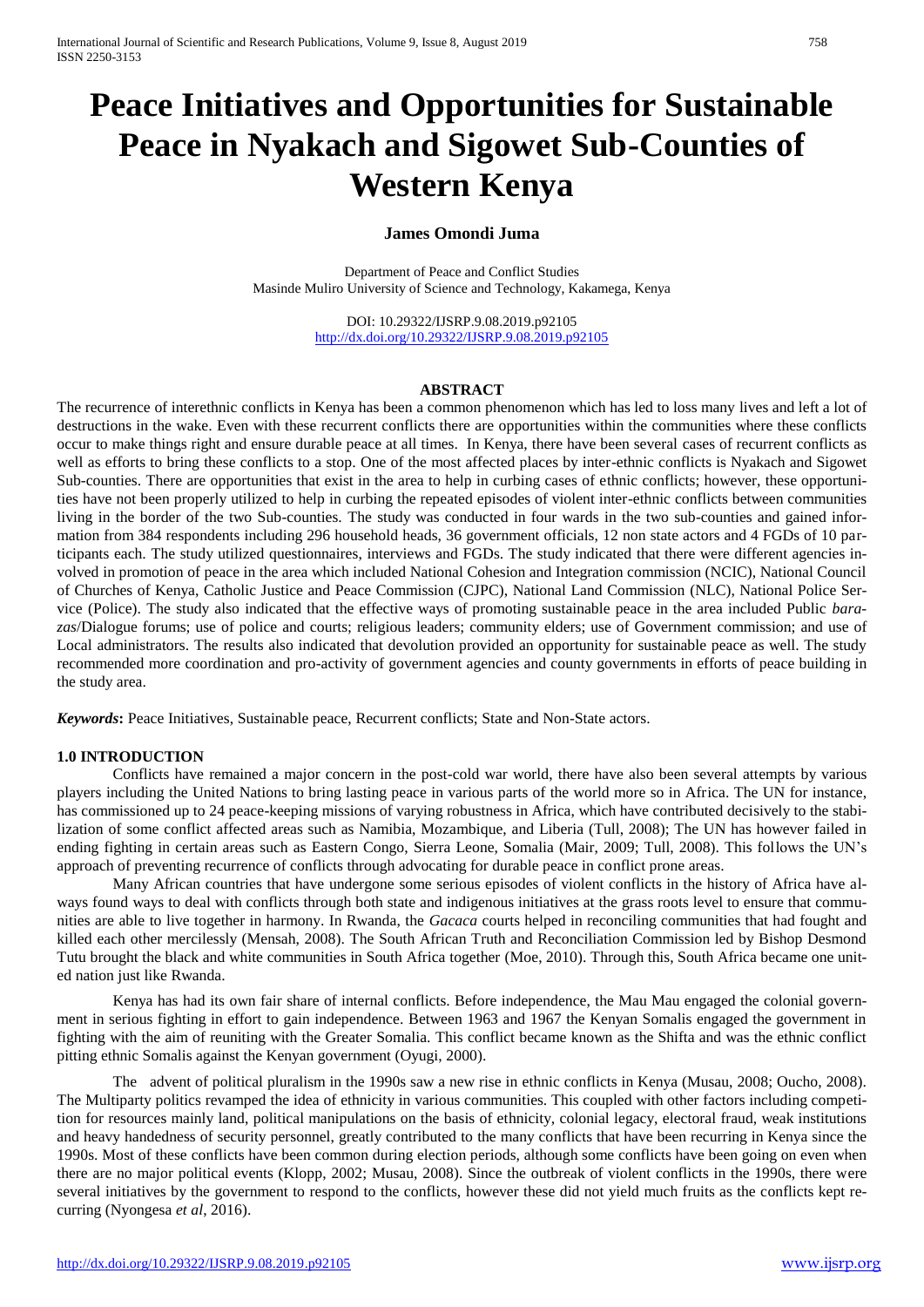There are several initiatives that have been conducted by the government in efforts to curb the recurrence of ethnic conflicts across the country. Some of the initiatives taken have included; disarmament activities, formation of the National Steering Committee (NSC). They act to bring together different actors at all levels to prevent conflicts, establishment and rolling out of the District Peace Committee (DPCs) country wide. This has brought together different actors including government officers, NGOs, religious leaders, and security personnel (Pkalya & Mohamud, 2006). All these initiatives have been aimed at bringing peace in various parts of the country since 1993. However, the conflicts have kept on re-emerging in various parts of the country despite all these initiatives which have in different ways affected the people's livelihoods. This has thereby negatively impacted on the social welfare and the economic capabilities of the affected communities.

Nyakach and Sigowet sub-counties have been major hotspots for conflicts since 1992 (Nyongesa, 2016). The conflicts have since then recurred over the years with similar conflicts experienced in 1992-1993, 1996-1997 and 2002. These conflicts were believed to be politically instigated by the KANU regime, which the Kipsigis community supported. During this time, the violence was targeting the Luo, the Kisii and Luhya communities who were believed to be anti KANU. The most recent case of conflict in the area happened in March 2014 in which several houses were burned and six people killed (Kenya Red Cross, 2014). The conflict occurred just days after the National Cohesion and Integration Commission left the area to facilitate Inter-County Peace and Reconciliation Forum (NCIC, 12 March 2014). It is therefore a concern that even with a national body trying to reconcile communities; it was possible to have conflicts in the area. The recurrent conflicts have led to the loss of many lives including family breadwinners, hence affecting economic abilities and livelihood of communities affected by these conflicts.

## **2.0 Theoretical Framework**

#### **Functionalism Theory**

The functionalist perspective is based largely on the works of Herbert Spencer, Emile Durkheim, Talcott Parsons, and Robert Merton. According to functionalism, society is a system of interconnected parts that work together in harmony to maintain a state of balance and social equilibrium for the whole (Mooney, Knox & Schacht, 2007).The functionalist perspective emphasizes the interconnectedness of society by focusing on how each part influences and is influenced by other parts. Functionalism is interested in cohesion and stability of a society based on the role played by each component that makes up the society. This means that in every society, every person, institution and any other components of the society have a role to play as far as the stability of the society is concerned. All the components of the society must thus work together to ensure that the society runs smoothly. That is to say, cooperation of everyone is needed for the society to function properly.

#### **3.0 METHODOLOGY**

The study employed descriptive and Evaluation research designs. The research was conducted in Sigowet Sub-county of Kericho County and Nyakach Sub-county of Kisumu County. In this Study, Nyakach and Sigowet Sub counties were purposively sampled because of the frequency and magnitude of the recurrence of inter-ethnic conflicts within the two sub-counties (Red Cross, 2014; Safer World Briefing, 2015). The research was done in eight sub-locations where simple random sampling was used to select the 8 sub-locations out of the 27 sub-locations in the two sub-counties.

The study targeted target population for the study was 11, 037, in this regard therefore, since the target population is greater than 10000, the desired sample population was determined using Fisher's formula for sample size determination (Fisher *et al*., 1983 cited in Mugenda & Mugenda, 1999). The formula is stated below.

$$
n=\frac{z^2pq}{d^2}
$$

Where n=desired sample size (the target population is greater than 10,000).

z=the standard normal deviate at the confidence level of 95% is 1.96.

p=the proportion of the target population estimated to have characteristics being measured is set at 50%

q=1-p (probability of non-success)

d=level of statistical significance set at 0.05  $n=\frac{(1.96)^2*0.5*(1-0.5)}{1}$  $(0.05)^2$ n=384

The sample population of 384 respondents was distributed as follows; 38 government officials were purposively sampled, 10 Non-state actors were purposively sampled and convenience sampling was used for 40 respondents in four Focus Group Discussions (10 respondents per FGD). Stratified proportionate and random sampling was used for 296 household heads. The study employed both probability and non-probability sampling methods. Quantitative data was collected using questionnaires while qualitative data was collected through interview guides and FGD guides. Both primary and secondary data were utilised during the study. Quantitative data was analyzed using SPSS version 17 and Microsoft Excel to obtain descriptive statistics particularly frequencies and percentages and qualitative data was analysed using thematic techniques to support quantitative data. Quantitative data was presented using tables, graphs, and charts while qualitative data was presented inform of narrative reports and verbatim quotations.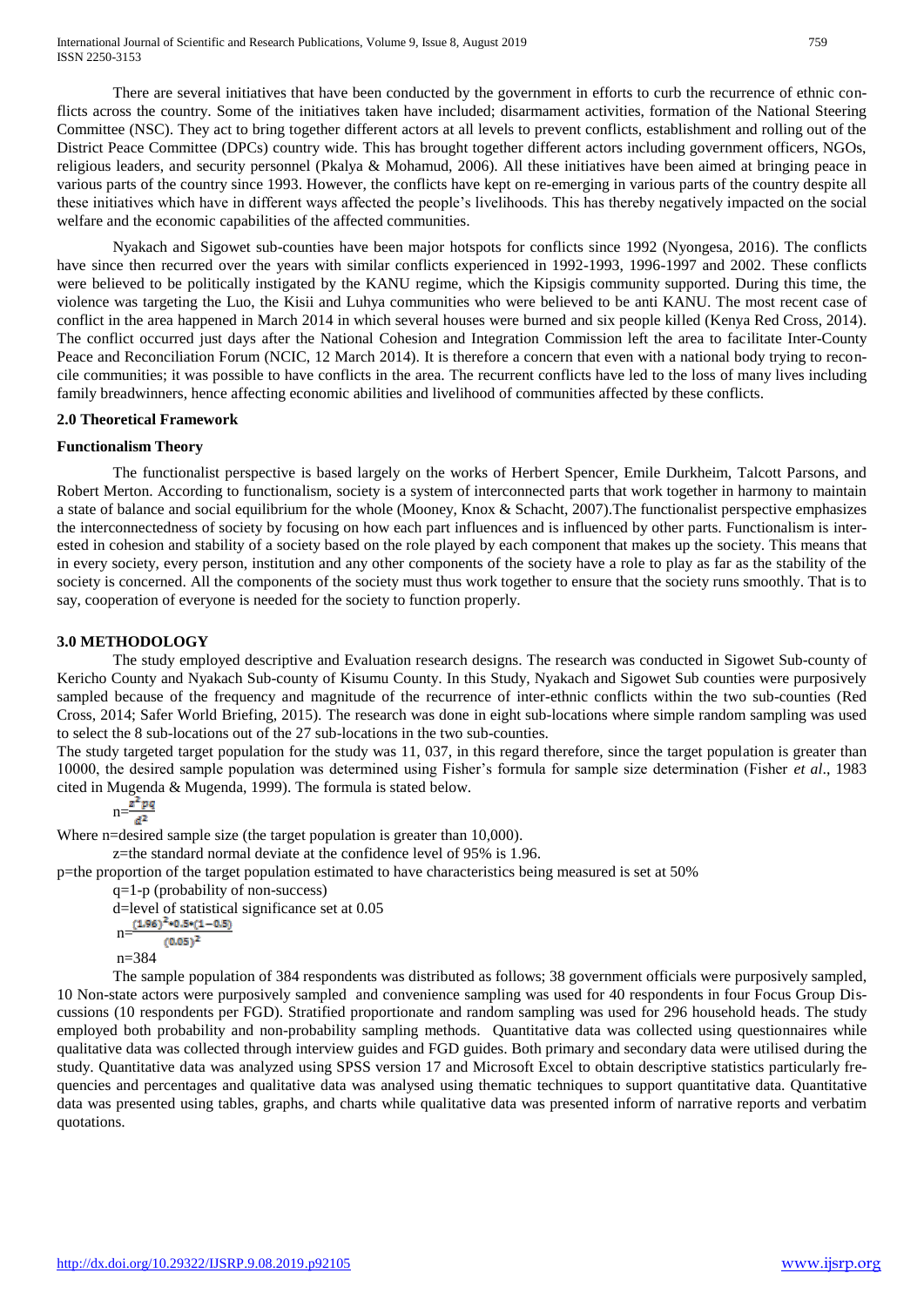# **4.0 STUDY FINDINGS AND DISCUSSIONS**

#### **4.1 AVAILABILITY OF PEACE INITIATIVES IN THE NYAKACH AND SIGOWET SUB-COUNTIES**

The study sought to establish the availability of peace initiatives in Nyakach and Sigowet Sub-counties. Respondents were asked to indicate if they knew about any peace initiatives in the study area. The results are given in Figure 4.1.



**Figure 1: Presence of peace Initiatives in Nyakach and Sigowet Sub-counties**

#### **Source: Field Data (2017)**

The results indicated that out of the 296 respondents, 207 (70%) specified that they know there were peace initiatives in the study area while 89 (30%) indicated that there were no peace initiatives in the area. The respondents further indicated that the peace initiatives that were available in the area included sporting activities that were organised by various Civil Society Organizations to unite the communities; they also indicated inter-community dialogue meetings that were organised by the faith based organizations and through public *barazas* that were held at the chief's camps. The respondents also mentioned peace caravans that were often common in the area especially during election periods and which were targeting the youths to maintain peace in the area. Other respondents also mentioned the use of social media platforms such as Facebook to reach out to youths in the area to maintain peace. The Kericho Youth *Bunge* which is one of the major platforms for peace was mentioned as having a Facebook page that has been used to preach peace and unity in the study area. The respondents also mentioned that the Local Peace Committee (LPCs) were also mentioned by respondents as a way that has been used to reach out to members of different communities and ensure that there is peace in the study area.

The findings were supported by findings from key informant interviews where the respondents mentioned several peace initiatives that they knew were present in the area of study. Chiefs stated that they held *barazas* every week in their offices to talk to the local communities about the importance of living peacefully with their neighbours.

The NGOs including Red Cross and World Vision all stated that they supported various peace initiatives in the area. These two NGOs provided humanitarian support to people displaced by the conflict and also supported activities that were aimed at restoration of peace in the study area through workshops, dialogues and conferences. CBOs including Kericho Youth Bunge, Nyakach Elders Development Group and Uhai Lake Forum as well as Faith Based Organizations including Catholic Justice and Peace Commission, National Council of Churches of Kenya (NCCK) as well as Churches including the Anglican Church, the Catholic Church and the Seventh day Adventist Church all indicated that they were involved in activities that were aimed at fostering peace in the study area. The findings from FGDs also indicted that there were several peace initiatives in the study area. Participants in all the four FGDs all agreed that activities including sports, peace caravans and meetings, public *barazas* had been used to encourage peaceful coexistence among members of various communities in the study area.

#### **4.2 PEACE INITIATIVES BY GOVERNMENT AND THE CIVIL SOCIETY IN NYAKACH AND SIGOWET SUB-COUNTIES**

The peace initiatives in Nyakach and Sigowet Sub-counties were categorized in terms of peace initiatives by Government and initiatives by non-state actors. Peace initiatives by Government actors included activities by various government officials and agencies in the study area to foster peace. These state actors included the police service, local administration, political leaders (MCAs) and Sub-county administrators. Non state actors included NGOs such as Red Cross, USAID and World Vision, CBOs including Kericho Youth Bunge, Nyakach Elders Development Group and Uhai Lake Forum and FBOs including Catholic Justice and Peace Commission (CJPC), National Council of Churches of Kenya (NCCK), Anglican Church and the Seventh day Adventist Church.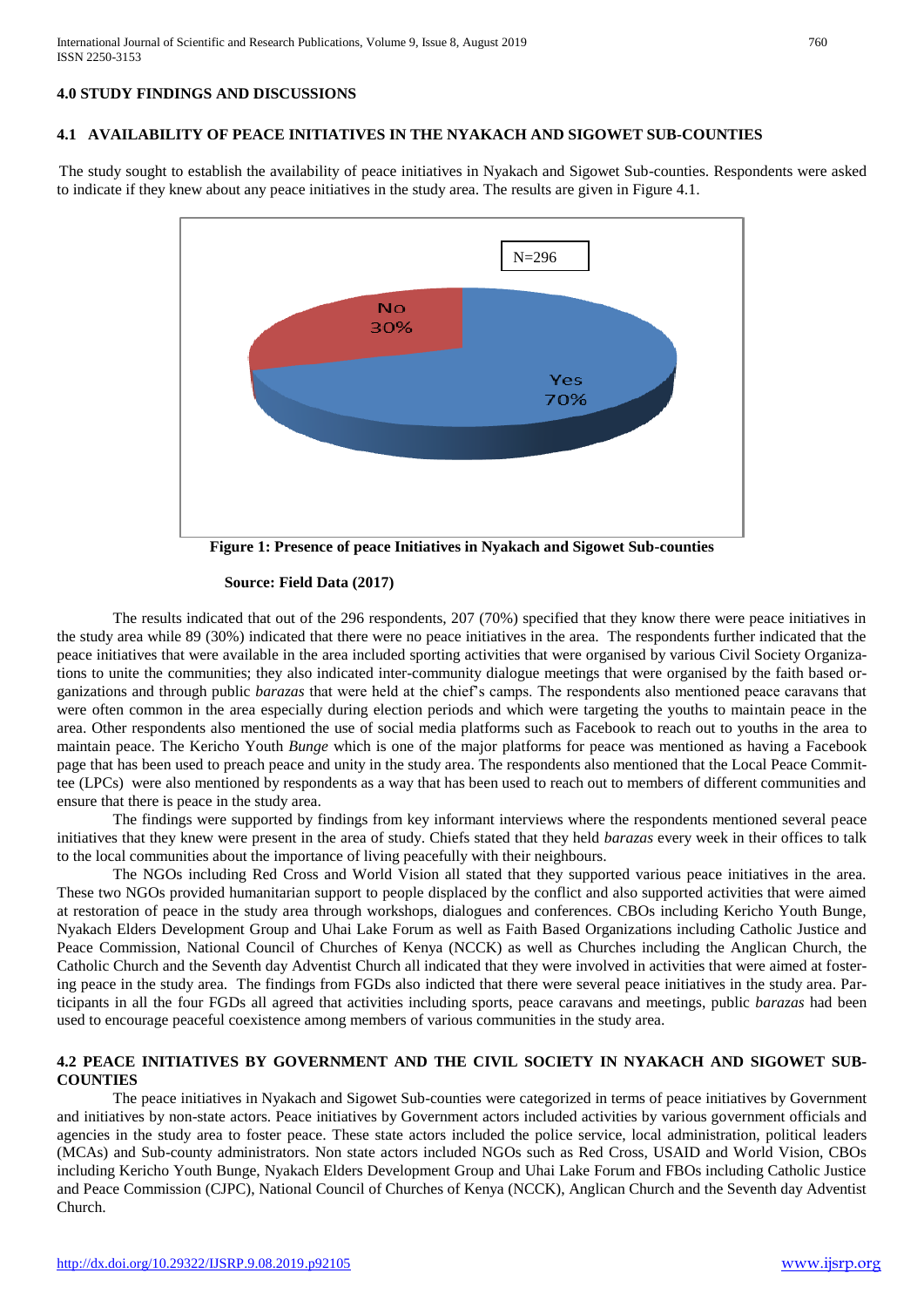# **4.2.1 GOVERNMENT RESPONSE TO THE CONFLICTS**

The study sought to establish the opinion of the respondents on the way the government responds to the conflicts in the study area. The respondents were asked to gauge the performance of the government as, excellent, very good, good, fair or poor. The results are as indicated in Figure 4.2.



## **Figure 2: Government's response of the conflicts in Nyakach and Sigowet Sub-counties Source: Field Data (2017)**

The results showed that out of the 296 respondents, 42 (14.19%) of them indicated the government did an excellent job, 65 (21.96%) stated that the government's work was very good, 35 (11.82%) of the respondents indicated good in their response and majority of the respondents 152 (51.35%) stated that the government's handling of the conflict in the study area had been fair. 2 (0.68%) of the respondents felt that the government performed poorly.

In support of the results from the household heads, the Nyakach Sub-county administrator opined that;

*The national government had been actively involved in responding to the conflicts by the use of police and the Anti-Stock theft police Unit. The county government was also involved in helping to calm down tension in the area through dialogue involving leaders. For example the Kisumu and Kericho governors have on several occasions visited conflict affected areas and addressed residents jointly which helped in easing tension in the border area* (Nyakach Sub-county administrator 20<sup>th</sup> March 2017).

It also emerged from the FGDs that the government had worked towards managing the conflict by taking various actions including sending a parliamentary commission in the area to investigate the conflict. 3 out of 10 respondents in an FGD held in Sondu market indicated that they once in 2014 attended a parliamentary commission meeting that was looking for ways to solve the conflicts in the area. The participants praised this as a good move by the government however, they also indicated that since the members of parliament left, nothing has been done and the information that was given to them has never been acted upon and hence, it has not helped in making any difference in helping towards getting lasting solutions for the conflict that has affected the area for decades. FGD participants indicated that the locals have also shared information with government agencies that have always come to the area looking for information but unfortunately the information they have always given has not often been used appropriately by these government agencies to help in getting lasting solutions to the conflicts in the area.

# **4.2.2 APPROACHES USED BY GOVERNMENT/STATE ACTORS TO PREVENT RECURRENCE OF INTER-ETHNIC CCONFLICTS IN NYAKACH AND SIGOWET SUB-COUNTIES**

During the study, respondents were asked to indicate initiatives used by the government in dealing with the conflict in the study area that fostered peace. The results were as indicated in Table 1.

# **4.2.2APPROACHES USED BY GOVERNMENT/STATE ACTORS TO PREVENT RECURRENCE OF INTER-ETHNIC CCONFLICTS IN NYAKACH AND SIGOWET SUB-COUNTIES**

During the study, respondents were asked to indicate initiatives used by the government in dealing with the conflict in the study area that fostered peace. The results were as indicated in Table 1.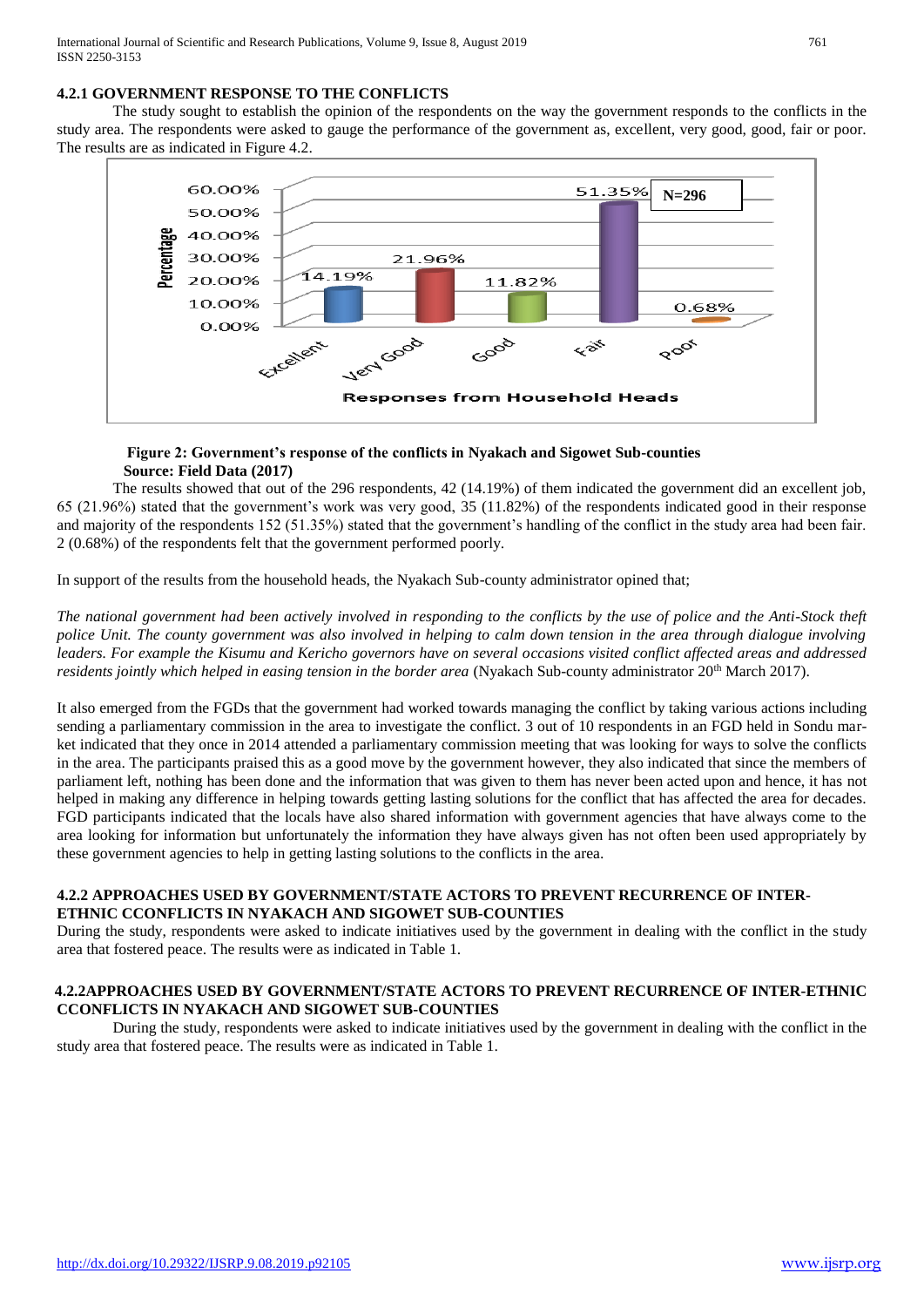| <b>Initiative</b>           | <b>Frequency</b> | Percentage |  |
|-----------------------------|------------------|------------|--|
| <b>Community Policing</b>   | 45               | 15.2       |  |
| Use of local administrators | 83               | 28.1       |  |
| Police                      | 143              | 48.3       |  |
| Use of Judiciary/Courts     | 25               | 8.4        |  |
| <b>Total</b>                | 296              | 100.0      |  |

# **Table 1 : Peace Initiatives by Government/State Actors in Nyakach and Sigowet Sub-counties**

# **Source: Field Data (2017)**

The results from 296 respondents indicated that the approaches used included community policing 45 (15.2%), use of local administration 83 (28.1%), use of security personnel/police 143 (48.3%) and use of judiciary/ courts 25 (8.4%).

## **4.2.1.1 COMMUNITY POLICING**

Community policing which was supported by 45 (15.2%) of the respondents shown in Table 1. Community policing entailed efforts by the police to work with local communities from both Nyakach and Sigowet Sub-counties to ensure durable peace in the study area. Interviews by chiefs revealed that the police had been involved in working with members of the community through village elders and chairmen of community policing. The police however stated that, they did not get direct support and cooperation from locals. This explains why majority of the respondents did not favour community policing as a peace initiative by the government.

During an FGD, a youth participant in the Sondu revealed that;

*Reporting to the police may at times land you in trouble. You may in the process become the lead suspect (*Luo Men FGD in Sondu, 1st April 2017).

# **4.2.1.2 LOCAL ADMINISTRATION**

The local administration 83 (28.1%) as supported by the household heads (Table 1) through the offices of Chiefs, assistant chiefs and village elders frequently intervene in disputes as mediators. They have played a pivotal role in addressing community conflicts such as local and disputes, fights among community members as well as other interpersonal conflicts.

Interviews with the government officials established their roles to include coordination with various peace building initiatives, for instance, the chiefs stated that they chaired Location Peace and Security committees. The chiefs also attended peace meetings organized by various players in the area to show the government support for the peace process.

Interview by the Chiefs further revealed that the administrators are trained on various skills. These included conflict resolution skills, risk reduction strategies, resource mobilization and utilization, administration and security roles through seminars and workshops majorly organized by the government. The chiefs disseminate such skills to their community members through public *barazas*. They also play a major role in training the security personnel on the basics dispute resolution through meetings held at least once a month in their various works stations.

#### **4.2.1.3 SECURITY PERSONNEL/ POLICE**

Security personnel were supported by 143 (48.3%) of household heads as shown in Table 1. The Police targeted by this study included officers from the Administration police and the Anti-Stock Theft Police Unit. During Interview by the Chief from South East Nyakach, it emerged that a number of police posts have been set up in areas perceived to be vulnerable to conflicts especially along the borders of Nyakach and Sigowet sub-counties. The police officers were mandated to respond to local crime and disputes, for instance cattle rustling and land disputes within the area. An interview by the Anti-Stock theft police officers revealed that they are specifically mandated to prevent incidence of cattle rustling in the area by patrolling borders. They are also mandated with ensuring that people do not move with cattle across the border and in the event that this happens the officers should help with tracing and recovery of stolen livestock and safe return to the owners as well as apprehending those behind these crimes.

The study further revealed that, the Anti-Stock theft police officers were mostly deployed in places where there were rampant cases of livestock theft and especially along the borders of the two sub-counties. The Chief of Kapsorok location also indicated that the Administration police officers often provided reinforcement to the Anti-stock theft police officers during incidences of cattle rustling and also helped in sealing off the border areas in the event that there was tension between the communities to prevent either community from attacking the other.

## **4.2.1.4 JUDICIARY /COURTS**

The courts are also used in conflict management in the area as supported by 25 (8.4%) of the household heads in Table 1. The Judiciary is the official state body to deal with disputes as indicated by the laws of Kenya and the Constitution of Kenya (2010). Conflict perpetrators arrested are sometimes taken to the court as noted from the interviews by the police. One respondent pointed out during the interview that;

*On several the police do not take conflict perpetrators especially cattle rustlers to court; they are always arrested and then set free after a few days thereby making them have the courage to continue propagating vio-*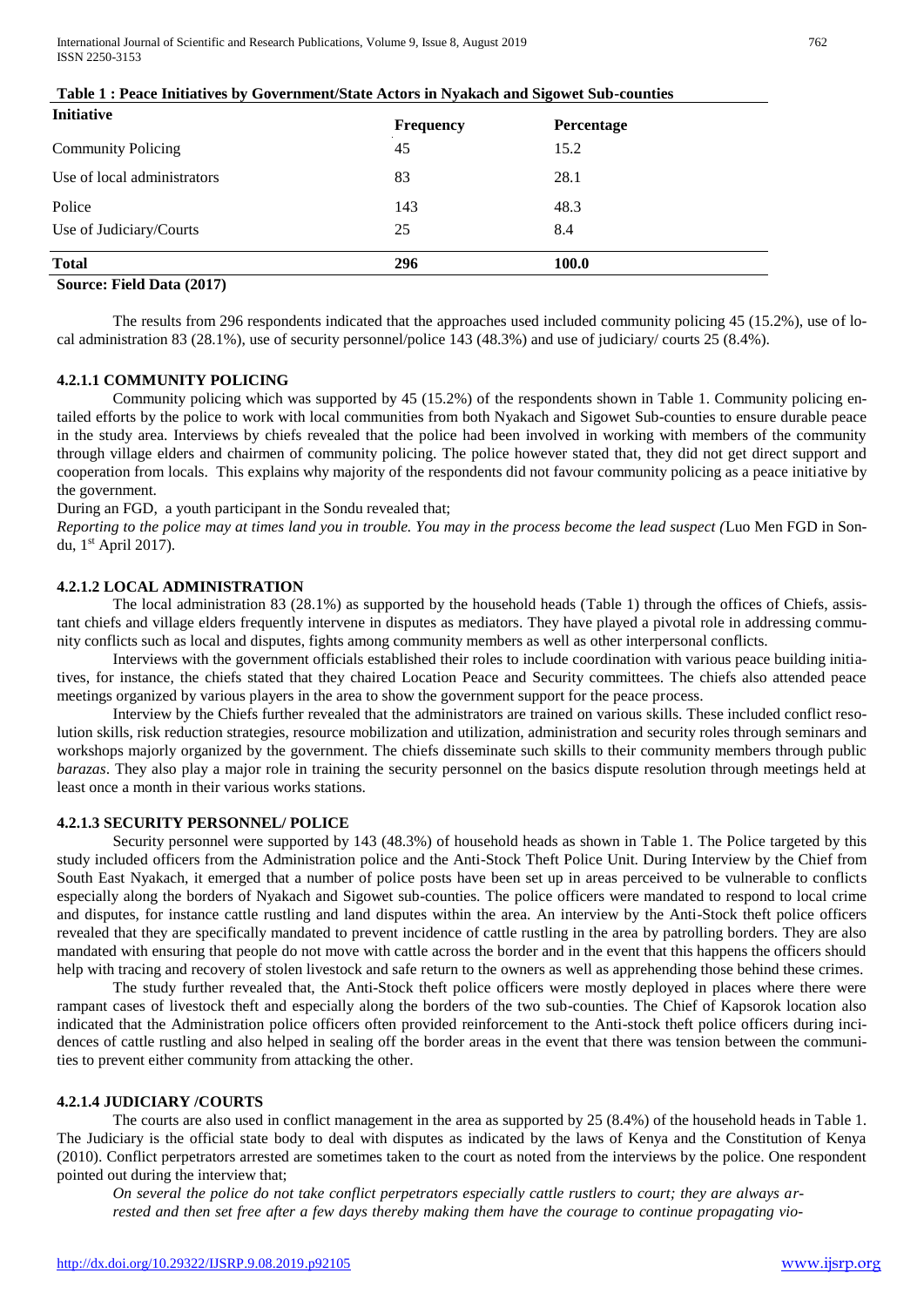*lence. The police appear to be collaborating with these cattle rustlers* (Interview with an Official of Nyakach Elders Development Group, 25<sup>th</sup> March 2017).

Responses from FGDs also indicated less preference to the court which was viewed as costly and time consuming blaming corruption and ineffectiveness in the official law; Participants in the FGDs noted that conflict incidences reported to the police hardly ever reached the courts. Additionally the costs of travelling and the costs of filing a case at court was viewed by the respondents as high in comparison to the income levels of the people, making it almost impossible for many to seek redress before a court for their grievances.

Contrary to the findings in table 1, Nyukuri (1997) argues that that government has not been actively involved in meaningful peace initiatives but instead has been engaged in acts of police brutality, harassment of activist, harassment of the media and harassment of religious leaders as a way of ensuring it remain in control. These acts only make it possible for people to experience negative peace which comes through force from the government rather than the good will of members of the community.

# **4.3. PEACE INITIATIVES BY CIVIL SOCIETY ORGANIZATIONS (NGOS, CBOS AND FBOS) IN NYAKACH AND SIGOWET SUB-COUNTIES OF WESTERN KENYA**

The study sought to establish the peace initiatives by NGOs, CBOs and FBOs in the study area. The respondents were asked to indicate activities by the civil Society organizations in the study area that fostered peace. The results are as indicated in Figure 3.



## **Figure 3: Peace Initiatives by Civil Society Organizations in Nyakach and Sigowet Sub-counties of Western Kenya Source: Field Data (2017)**

The findings signposted that the initiatives by the civil society included humanitarian support 104 (35.2%), reconciliation programs 83 (28.1%), problem solving workshops 37 (12.6%) and peace education 72 (24.1%). The findings from households were in harmony with the results from interviews by various Civil Society Organizations. The CSOs indicated that they were involved in activities that were meant to ensure peace in the study area. An official from Kenya Red Cross indicated during the interview that the major role the organization plays during conflicts is that of providing humanitarian support to the victims of the conflicts and their families. Red Cross official indicated that they always provide basic needs such as food, clothing and other basic necessities during conflicts; the official also indicated that the organization provided first aid services and ambulance services to the injured so as to reduce fatalities from the conflict. Red Cross worked with other partners including the county governments of Kericho and Kisumu to provide shelter to people whose houses are burnt during the conflicts. World Vision also works closely with the Kenya Red Cross and the county governments to provide shelter and economic empowerment to people affected by the conflicts as revealed during the interview. The two major NGOs in the area revealed that the purpose for the support they provide is to make help the communities move on after the conflicts and have people embrace peace so as to avoid incidences of revenge attacks. One of the respondents opined that;

*In world vision which is a Christian based organization, we encourage beneficiaries of our programs to embrace peace and preach peace so that we do not have cases of conflicts recurring in the affected areas* (An interview with an Official of World Vision- Nyakach, 17<sup>th</sup> March 2017).

The reconciliation programs in the study area were another important activity that was led by the civil society organizations. Reconciliation activities were done by FBOs and CBOs in collaboration with the NGOs in the study area. These organizations worked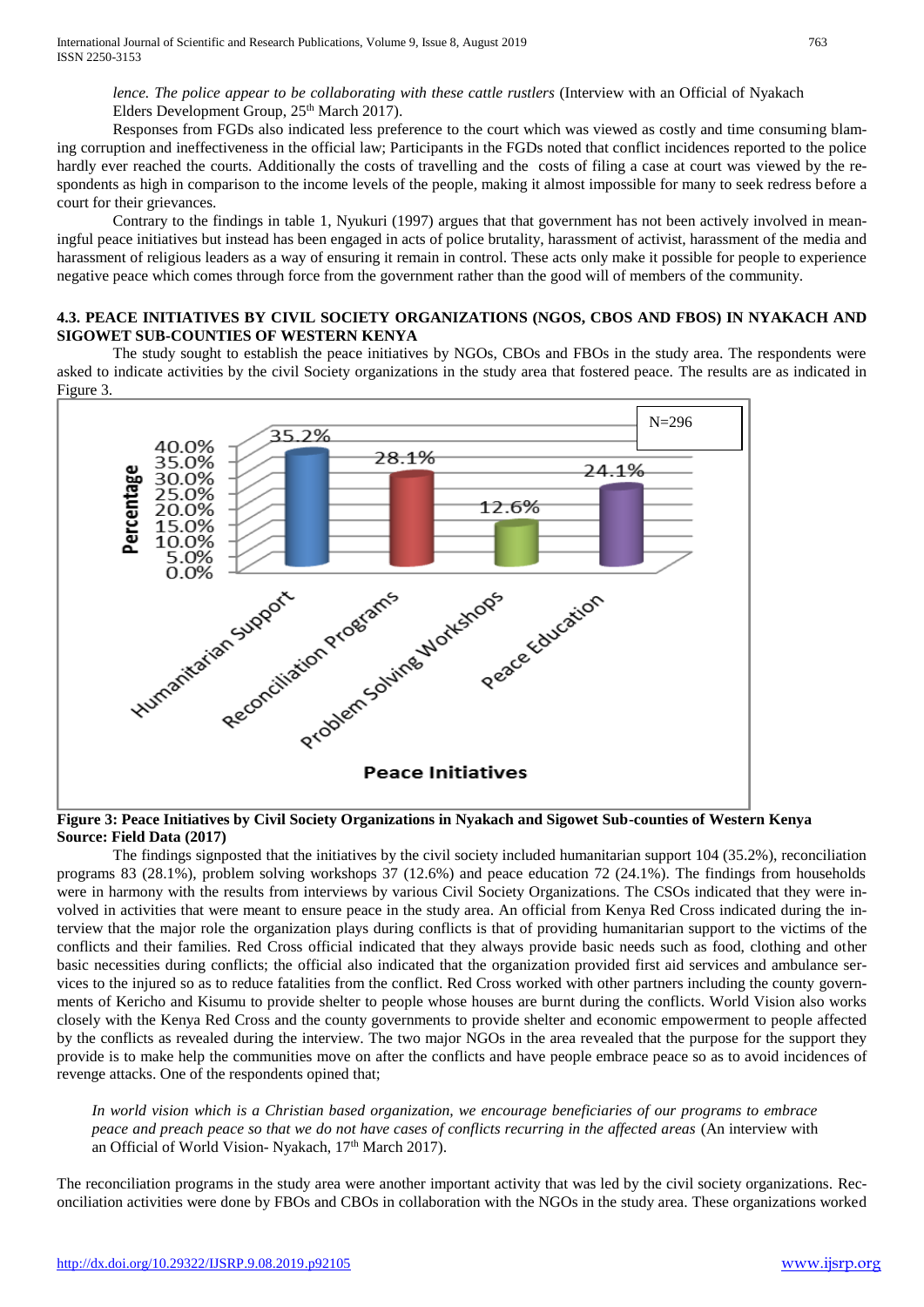on specific post conflict intervention programs to help in uniting the two communities that were involved in conflicts. The main reconciliation activities sporting activities between youths from Nyakach and Sigowet Sub-counties, dialogue between community members through District Peace Committee meetings, the use of social media to reach out to the youths who are the main participants in conflicts.

During an interview with officials from the CJPC it was revealed that the FBO worked closely with LPCs in the area to make sure that there were dialogue meeting between members of the community in the area which involved village elders, women, youth and local administration to help in the process of reconciliation between community members. CJPC stated that these meetings had been going on since 2008 and had helped in reconciliation efforts in the area. CJPC also indicated that they had been working with various stakeholders through problem solving workshops to make sure that community members lived peacefully. The officials from CJPC also indicated that they reached out to the youths through sporting tournaments as a way of ensuring that the youths are united in working towards lasting peace in the area.

The Kericho County Youth *Bunge* (Parliament) is another organization with Kericho County that has used various methods to ensure peace prevails in the area of study. During the interview it emerged that the CBO is a youth-driven initiative with systemized structures from the county level to the village level comprising of 1000 Village youth *Bunges* (Parliament) mandated to rally youth together to achieve greater voice for the youth in the national reform agenda, to create new livelihood opportunities, to increase public awareness of youth priorities and to promote their effective participation in governance as well as spearhead peace building initiatives. The *Bunge* members work closely with members of the political class in the area to make sure that the politicians do not exploit the youths for violence. The major pillars of the Youth Bunge are tolerance, peace dialogue and ethnic harmony among the youths. It is made up of members of both Luo, Kisii and Kipsigis youths from the two Sub-counties especially those living in Sondu area that is the greatest conflict hotspot in the area. Kericho Youth *Bunge* also uses the social media to reach out to young people in the area as a way of ensuring that they youths remain peaceful.

# **4.4 CONFLICT MANAGEMENT APPROACHES ADDRESSING ROOT CAUSES OF INTER-ETHNIC CONFLICTS IN NYAKACH AND SIGOWET SUB-COUNTIES**

The study sought to establish whether the conflict management approaches by state and non-state actors helped in addressing the root causes of conflicts in Nyakach and Sigowet Sub-counties. The results are given in Figure 4.



# **Figure 4: Conflict Management Approaches address root causes of ethnic conflicts in Nyakach and Sigowet Sub-counties Source: Field Data (2017)**

The results in Figure 4 indicate out of the 296 respondents, 81 (27.36%) indicated that the conflict management approaches addressed root causes of inter-ethnic conflicts while 215 (72.64%) of the respondents indicated that the approaches did not address the root causes of inter-ethnic conflicts in the study area. Majority of the respondents therefore believed that the conflict management approaches and the peace initiatives that were used in the area did not address the root causes of the conflict therefore making it possible for the conflict to keep recurring in the area.

These results were consistent with the results from FGDs as the respondents indicated that most of the actions that were taken were meant to stop a conflict that had started. The respondents indicated that these actors were more reactive than proactive to the conflicts and therefore did not do much during the times when there was peace in the area to make sure the peace was maintained.

The results from key informant interviews however disagreed with those from FGDs and households since the key informants indicated that the measures that they had put in place measures that they believed were addressing the root causes of the conflicts. The key informants both from the government and the civil society indicated that they were working with the community at the grass roots to make sure that the issues that were leading the recurrence of conflicts such as poverty, unemployment and insecurity were handled so as to ensure that the communities live in peace. The key informants also indicated that they were ac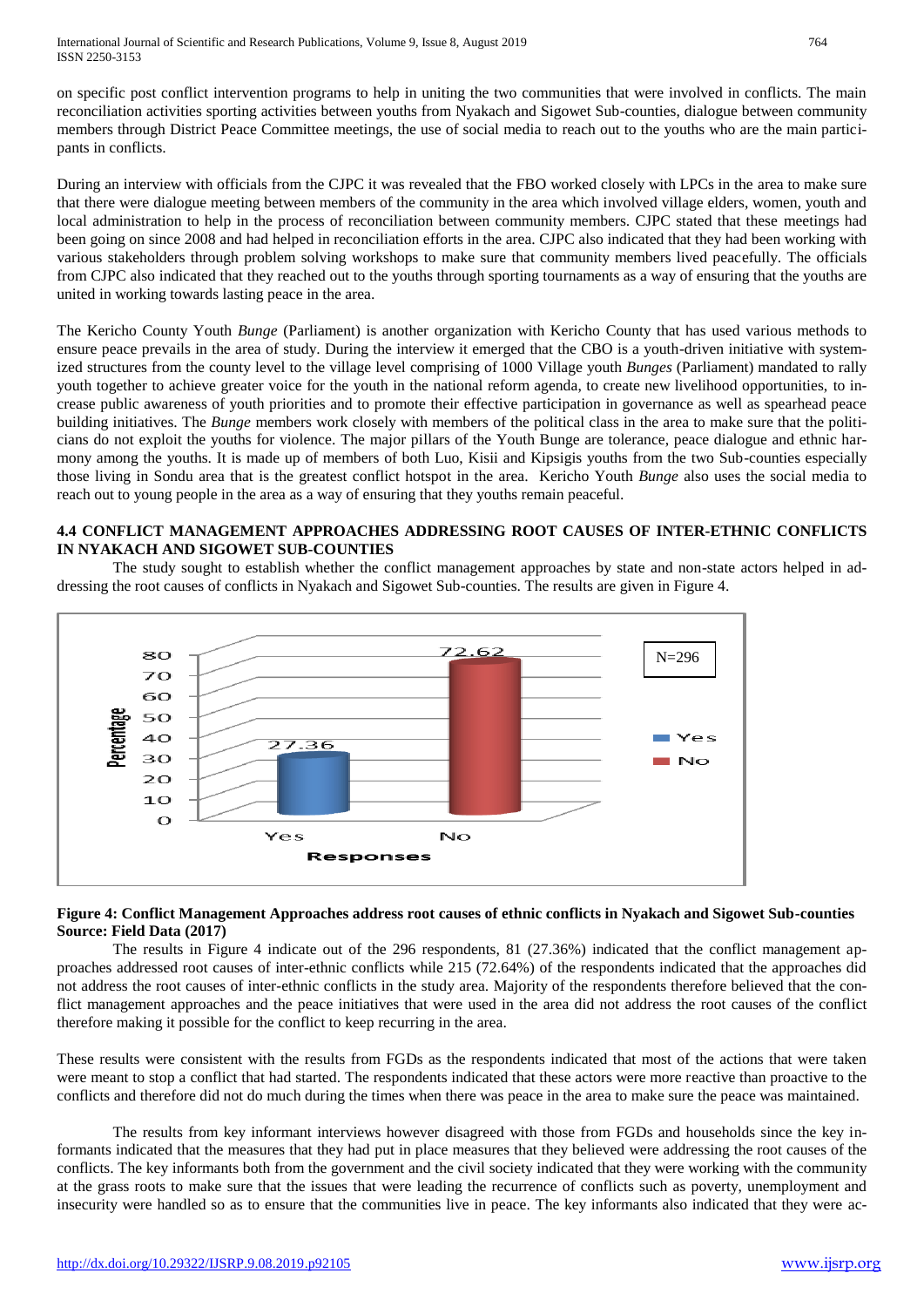International Journal of Scientific and Research Publications, Volume 9, Issue 8, August 2019 765 ISSN 2250-3153

tively involved in peace initiatives at the grass roots with the aim of reaching out to the people affected by the conflict on the ground.

The argument by key informants is supported by Pkalya & Mohamud (2006b) who state that the civil society actors started rallying and involving government official's activities, this intense rallying and lobbying by the civil society gave rise to the official peace building bodies now referred to as DPCs. There are however glaring gaps in terms of coordination between government initiatives, civil society organization and the people at the grassroots.

#### **4.5 INDIGENOUS MECHANISMS OF PROMOTING PEACE IN NYAKACH AND SIGOWET SUB-COUNTIES OF WESTERN KENYA**

The study sought to establish the knowledge of the respondents on indigenous mechanisms of promoting peace in the study area. The 296 respondents indicated their responses as shown in Figure 5. The results indicated that 106 (35.74%) of the respondents indicated that they knew that there were indigenous mechanisms of conflict management in the study area, 172 (58.18%) of the respondents indicated that there were no indigenous mechanisms of promoting peace in the area while 18 (6.08%) of the respondent indicated that they did not know whether or not there were indigenous methods of promoting peace in the area. From the results it is evident that the majority of the respondents indicated that there were no indigenous methods of dispute resolution in the study area. However, the respondents who indicated that there were indigenous mechanisms of promoting peace, stated that they knew about efforts that had been made by elders from both communities to promote peace in the area. These respondents also indicated that intermarriage had been an important factor in promoting peace



**Figure 5: Knowledge on Indigenous methods of promoting Peace in Nyakach and Sigowet Sub-counties Source: Field Data (2017)**

The results from the households were not consistent with those that came from key informants who indicated that there were a number of indigenous efforts to promote peace in the study area. The key informants indicated that they had been part of peace meetings in which elders from the communities living in the study area had met on several occasions to promote peaceful coexistence among community members. The various CBOS, FBOs and NGOs in the area indicated that they had been part of several meetings in the area in recognition of the role of elders as part indigenous institution for promoting peace and always managed to get commitment from the elders to be part of the efforts in promoting peace.

#### An official of the Uhai Lake Forum opined that;

*Our organization has been organizing inter-ethnic dialogue between elders from Luo and Kipsigis communities to bring these two communities together and ensure that they live in peace as neighbours. We will keep on working together with elders since they hold a place of respect among community members and they are likely to influence the way these two communities relate* (Interview with Uhai Lake Forum Organization Official, 10<sup>th</sup> April 2017).

The results from the key informants were supported Akinyi-Dar *et al.* (2011) who indicated that elders were used in tracing of stolen animals, and they had helped to come up with the branding of animals from both Luo communities and Kipsigis communities to help in identifying stolen livestock from either side of the border. Akinyi-Dar *et al.* (2011) further indicated that, elder dialogue had helped in restoration of peace between the Kisii and Kipsigis communities in the area and this could also work between the elders from Kipsigis and Luo communities that were always in conflict. This is further in agreement with a report to the Security Council from former UN Secretary- General, Kofi Annan (2004) emphasizing use of indigenous and informal traditions for administering justice or settling disputes and to do so in conformity with both international standards and local tradition' (UNDP, 2016).

The government officials also indicated that they strongly supported various indigenous initiatives that promoted peace in their areas. Chiefs use their public *barazas* as forums that elders could use to promote peace and solve various inter-community disputes especially those related to land and this had promoted peace in the area.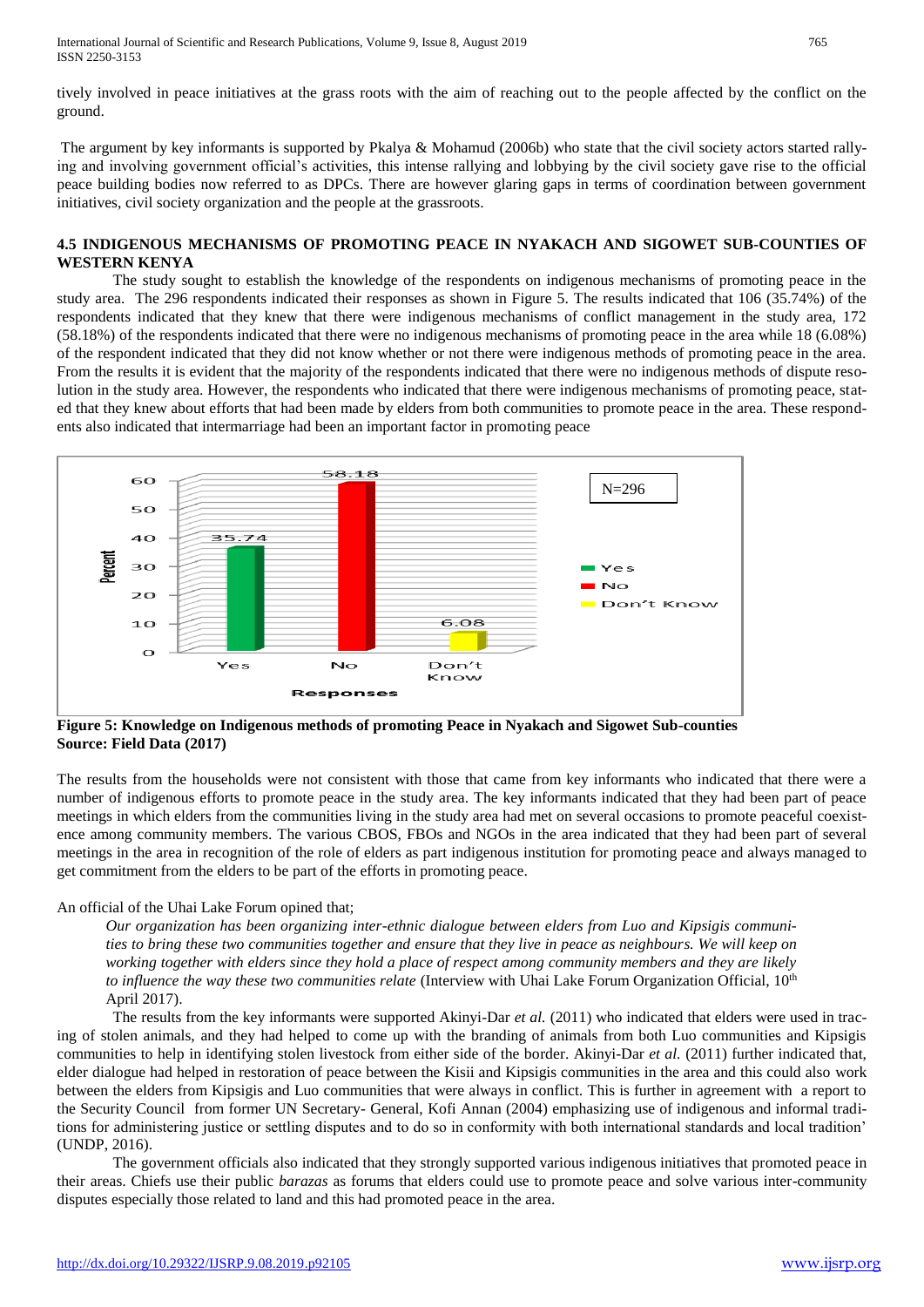# **4.6 AGENCIES FOSTERING PEACE IN NYAKACH AND SIGOWET SUB-COUNTIES**

The study sought to establish the knowledge of the respondents on the work done by agencies that fostered peace in the study area. The respondents were asked to state their knowledge of the work done by National Cohesion and Integration commission (NCIC), National Council of Churches of Kenya, Catholic Justice and Peace Commission (CJPC), National Land Commission (NLC), National Police Service (Police). The results are as shown in Figure 6



## **Figure 6.: Knowledge of work done by agencies to foster Peace in Nyakach and Sigowet Sub-counties Source: Field Data 2017**

The Results in Figure 6 show that 58 (19.6%) of the respondents knew about the work of the National Cohesion and Integration Commission (NCIC) while 238 (80.4%) of the respondents indicated that they did not know about the work of the commission; The results also indicated that 145 (49%) knew about work that had been done by National Council of Churches of Kenya (NCCK) while 151 (51%) were of the contrary opinion; 119 (40.2%) indicated that they knew about the work that had been done by Catholic Justice and Peace Commission (CJPC) while 177 (59.8%) ere of the contrary opinion; 158 (53.4%) indicated that they knew about the work that had been done by the National Land Commission while 138 (46.6%) were of the contrary opinion; 247 (83.4%) indicated that they knew about the work that had been done by the National Police Service while 49 (16.6%) gave a contrary opinion.

## **4.6.1 NATIONAL COHESION AND INTEGRATION COMMISSION**

The results indicated that 58 (19.6%) of the respondents knew about the work of the National Cohesion and Integration Commission (NCIC) while 238 (80.4%) of the respondents indicated that they did not know about the work of the commission. Based on the results, it was evident that NCIC is not in contact with the local people at the grass roots level since majority of the respondents stated that they did not know about the work that the commission had done with regard to ensuring sustainable peace in the study area. NCIC was established in 2008 under the National Cohesion and Integration Act Number 12 of 2008 with the key mandate of to address and reduce incidences of inter-ethnic conflicts in Kenya. Therefore, according to these results, the NCIC as a government agency mandated with dealing with issues relating to the cases of inter-ethnic conflicts in Kenya, has not performed its mandate appropriately due to the failure to work with communities at the grassroots, this assessment was made on the basis that the people at the grassroots are ones who often get involved in conflicts and also get affected by these conflicts and as such they are the ones who can help a body like NCIC to find solution that can help in addressing these conflicts.

In support of the results from household participates in FGDs also reiterated that they only knew about NCIC through the Media as mainly on television and that they had not seen any work done by people from NCIC in the area despite the re being a hotspot for conflicts in the study area. One of the respondents made an assertion that he only knew about NCIC as "a hate speech" commission that was only meant to deal with issues of hate speech by politicians. In this regard therefore, despite the commission being one of the few government agencies that had been entrusted with the responsibility to dealing with addressing and reducing cases of inter-ethnic conflicts in the area, it had not helped in any way to reduce the cases of conflict in the area.

# **4.6.2 NATIONAL COUNCIL OF CHURCHES OF KENYA (NCCK) AND CATHOLIC JUSTICE AND PEACE COMMISSION (CJPC)**

The household respondents also gave their feedback about the knowledge on the role of the key religious organizations that were associated with the issues of conflict management is the study area which were the CJPC and the NCCK. Based on the results 49% of the respondents knew about the work done by NCCK while 51% were of the contrary opinion where as 40.2% indicated that they knew the work done by CJPC while 59.8% were of the contrary opinion. These results therefore indicate that the two faith based organization had done some work related to peace building in the area. It is however evident that the activities by these FBOs had not reached a substantial number of respondents in the area. The results from the households were however not in agreement with those from FGDs. The FGD participants indicated that that the two FBOs had been at the centre of preaching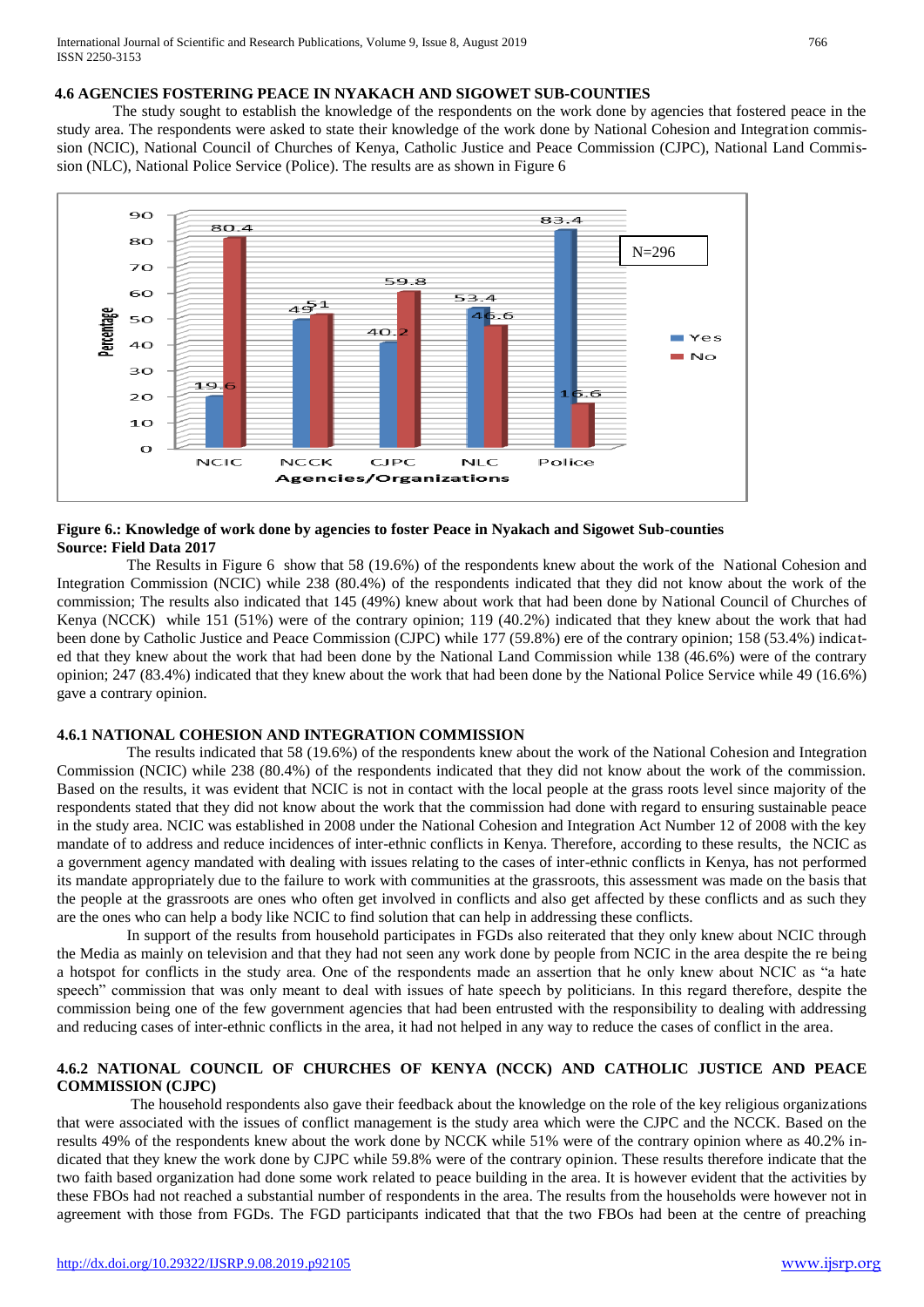International Journal of Scientific and Research Publications, Volume 9, Issue 8, August 2019 767 ISSN 2250-3153

peace in the area through youth, women and men as well as elders workshops. It emerged from the FGDs that CJPC had always organised several meetings in the area to bring communities together through its inter-elder dialogues and intra-elder dialogue programs which were meant to bring together elders between and within communities together and talk about issues of inter-ethnic conflict in the area as well as the need for peaceful coexistence among communities living in the area. Additionally, it emerged that some of the people who were involved in attending meeting that were organised by these FBOs were more interested in the allowances that they drew from these meetings in form of transport disbursements than the actual objective of conflict management which was the sole purpose of them having such meetings in the first place, one of FGD participants in Tabaita pointed out that;

...*Hawa watu huwa wanaenda huko kulipwa baada ya mikutano ya amani lakini hakuna kitu wanafanya kuleta anami kati ya jamii, kazi yao ni kubeba tu pesa lakini hakuna faida wanaleta*…(This people only go to the peace meetings to collect allowances but there is no significant contribution they make to the community in so far as peace is concerned).

Key informants supported the work that was done by the CJPC and NCCK in the area by indicating that the organizations worked through local churches to make sure the message of peace in the area reached as many people as possible. The Priest from the Anglican Church who was interviewed during the study indicated that NCCK had been working with various partner organizations to implement peace programs in the study area. Similarly, the CJPC program officer in Kisumu indicated that the organization had worked closely with communities in the area through Peace committees, sporting events for the youths, economic empowerment programs and inter-community dialogue meetings in the efforts to foster peace in the area. The CJPC official also indicated that they had been working closely with various Communities-Based Organizations such as Uhai Lake Forum to ensure that they reach various parts of the area that were common hotspots for conflicts.

## **4.6.3 NATIONAL LAND COMMISSION (NLC)**

National Land Commission (NLC) is one of the constitutional commissions that was formed to deal with land related conflicts under the constitution of Kenya 2010. According to the results from the study, 53.4% of the respondents indicated that they knew about the work that had been done by the National Land Commission while 46.6% were vaguely knowledgeable about NLC. These findings were supported by the key informants who indicated that officials from the National Land Commission had been in the area on several occasion to listen to various disputes relating to land in the area. The government officials indicated that some of the residents in the area had received title deeds for their land through the intervention of the NLC. Similarly, chiefs indicated that working closely with officials from NLC had enabled them to constitute traditional dispute resolution committees to help in solving some community land issues within the area such as boundary problems.

Considering that one of the causes of the conflicts in the study area is land related, the role of NLC was therefore key in ensuring sustainable peace in the study area. Article 67 (2) of the Constitution of Kenya 2010 highlights specific functions of the NLC, with regard to its mandate in dealing with land related conflicts in a sustained manner as highlighted in part e of the article where NLC is to;

*Initiate investigations on its own initiative or on complaint, into present or historical land injustices and recommend appropriate redress* (Article 67 (2) (e), Constitution of Kenya 2010).

Similarly, the article also indicates that the NLC is to;

*Encourage the application of traditional dispute resolution mechanisms in land conflicts* (Article 67 (2) (f), Constitution of Kenya 2010).

From the foregoing, it is therefore important to note that the constitution has provided ways in which land conflicts can be resolved and sustained peace realized through the National Land Commission (NLC), which is a constitutional commission.

# **4.6.4 NATIONAL POLICE SERVICE**

The National Police Service is another agency that majority of the respondents indicated they knew about in terms of its work in maintaining peace, with 83.4% of the respondents giving a positive feedback on the police work. The results from the household were supported by key informants who reiterated that the police were the most active responders to the incidences of ethnic violence in the area and also had been involved in measures to prevent ethnic conflicts in the area. The Chiefs indicated that there were two police units in the area namely, Anti-stock theft Police Unit and Administration Police who worked closely with the locals to deal with cases of conflicts in the study area. The role of the police included protecting property from damage, creating a buffer zone between the two communities when conflict erupted so as to prevent escalation of the conflict, patrolling borders to prevent criminal elements from crossing borders and causing mayhem and helping in tracing stolen livestock in the area.

Contrary to the findings of the study, KNCHR (2014) report indicated that, the police were not trusted by members of the public due to their heavy handed approach in quelling conflicts and the rampant corruption in the police service. The report further revealed that the police had a poor track record of human rights violations which made them a hindrance in gaining sustainable peace.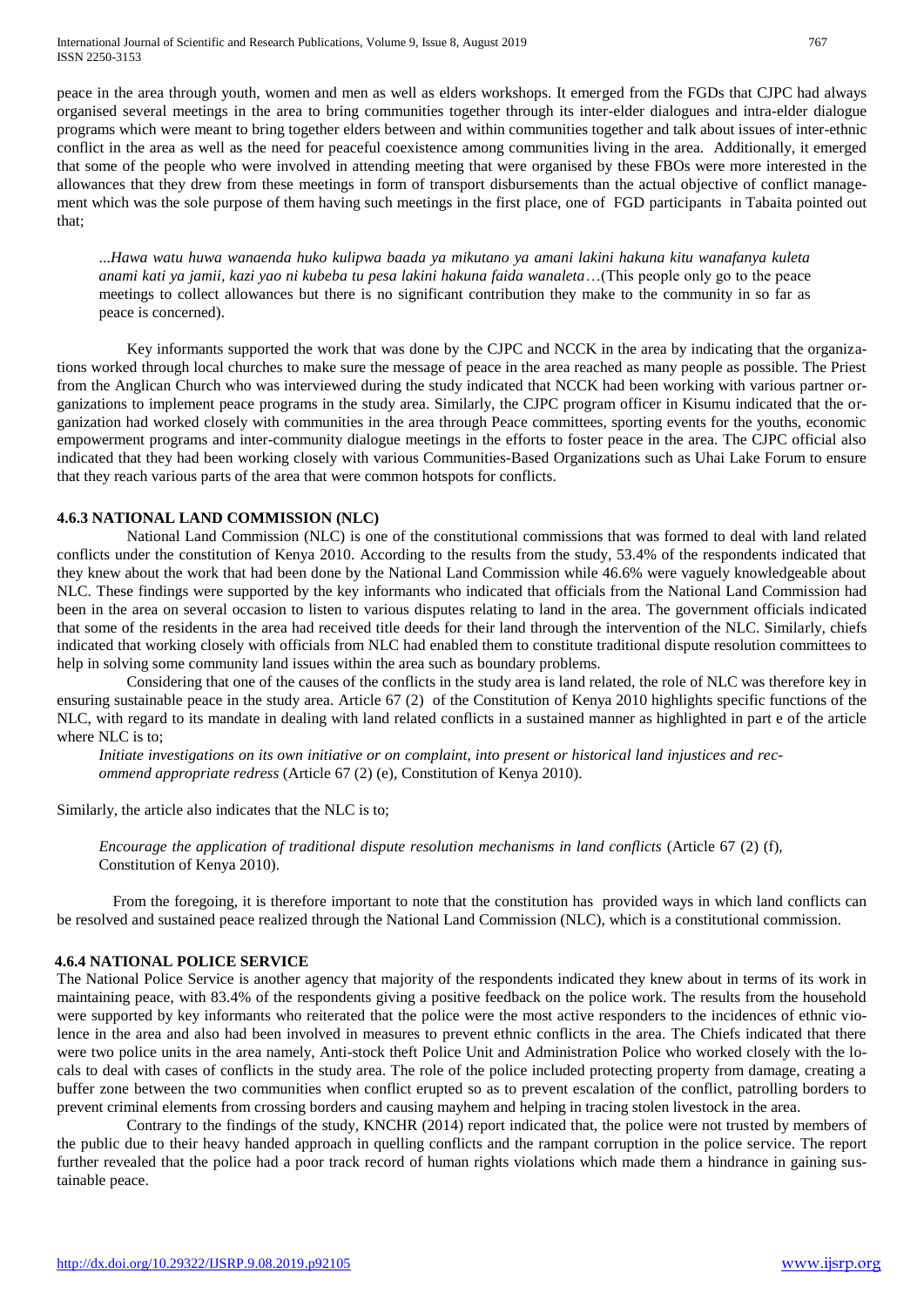# **4.7 EFFECTIVE METHODS OF GETTING SUSTAINABLE PEACE IN NYAKACH AND SIGOWET SUB-COUNTIES**

The study sought to establish the opinion of the respondents on the effective ways of attaining sustainable peace in the study area. The methods identified by the respondents included; use of dialogue forums, police and courts, religious leaders, community elders, government commissions and local administrators. The results are as indicated in Table 2.

# **Table 2: Effective methods to attain sustainable peace in Nyakach and Sigowet Sub-counties**

| <b>Effective ways to get Sustainable Peace</b> | <b>Frequency</b> | <b>Percentage</b> |
|------------------------------------------------|------------------|-------------------|
| Dialogue Forums                                | 133              | 45                |
| Police and courts                              | 17               | 5.6               |
| Religious leaders                              | 30               | 10.1              |
| <b>Community Elders</b>                        | 18               | 6.2               |
| <b>Government Commissions</b>                  |                  | 0.4               |
| <b>Local Administrators</b>                    | 97               | 32.7              |
| <b>Total</b>                                   | 296              | 100.0             |

# **Source: Field Data 2017**

The results in Table 2 indicated that out of the 296 respondents, 133 (45%) supported the use of dialogue forums; 17 (5.6%) supported the use of police and courts; 30 (10.1%) supported the use of religious leaders; 18 (6.2%) supported the use of community elders; 1 (0.4%) supported the use of government commission; and 97 (32.7%) supported the use of local administrators as the common methods used to attain sustainable peace in the area of study. From this study, it is therefore evident that majority of the respondents preferred dialogue as the most efficient way to sustain peace in the study area. In support of the results from the household heads, the FGDs revealed that dialogue was the most effective way of attaining lasting peace since it involved would involve people from the grassroots working towards solving problems affecting them. The findings agreed with a study by UNDP (2013) in which it was reported that through dialogue, communities are bale to shed their distrust and work towards lasting peace.

## **4.8 ROLE OF DEVOLUTION IN REDUCING INCIDENCES OF INTER-ETHNIC CONFLICTS IN NYAKACH AND SIGOWET SUB-COUNTIES**

The study sought to establish whether devolution had contributed to reduction in the incidences of inter-ethnic conflicts in the study area. The respondents were asked to indicate whether or not devolution had contributed to reducing inter-ethnic conflicts in the area. The results were as shown in Figure 7



## **Figure 7: Devolution helped in reducing ethnic conflicts in Nyakach and Sigowet Sub-counties Source: Field Data 2017**

The results in Figure 7 indicate that out of the 296 household heads, 154 (52%) indicted that they devolution had contributed to reducing the incidences of inter-ethnic conflicts in Nyakach and Sigowet Sub-counties while 142(48%) of the respondents were of the contrary opinion. The respondents indicated that the county government had opened up the local areas through economic activities and businesses, hence people especially the youths, had been able to get jobs through the county government initiatives which helped in reducing poverty in the area. The respondents also indicated that the county government had availed bursaries for more people to go to school hence reduce the number of youths who dropped out of schools and who would consequently get involved in criminal activities.

The findings from the household heads were supported by those from the key informants who indicated that devolution had provided a number of opportunities for the youths in terms of education and employment and hence contributed to poverty alleviation in the area. The Sub-county Administrators and MCAs who were interviewed during the study indicated that the projects that were undertaken by the county government benefited the locals especially the youths who got jobs from the projects that